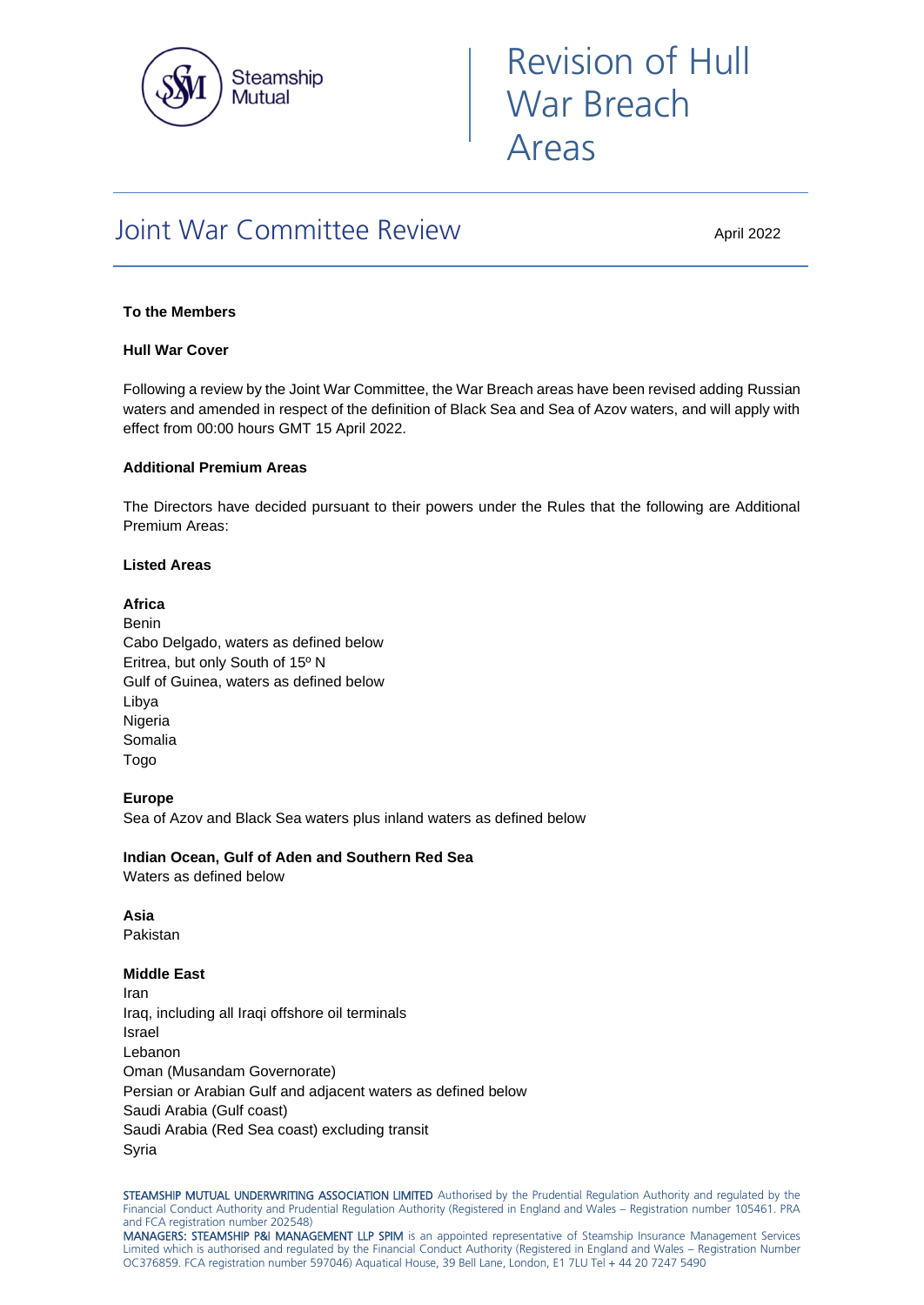United Arab Emirates Yemen

#### **Russia**

#### **South America**

Venezuela, including all offshore installations in the Venezuelan EEZ

#### **Defined Waters**

#### **Europe**

#### **1) Sea of Azov and Black Sea waters enclosed by the following boundaries**

a) On the west, around Romanian waters, from the Ukraine-Romania border at 45° 10.858'N, 29° 45.929'E to high seas point 45° 11.235'N, 29° 51.140'E

b) thence to high seas point 45° 11.474'N, 29° 59.563'E and on to high seas point 45° 5.354'N, 30° 2.408'E

c) thence to high seas point 44° 46.625'N, 30° 58.722'E and on to high seas point 44° 44.244'N, 31° 10.497'E

d) thence to high seas point 44° 2.877'N, 31° 24.602'E and on to high seas point 43° 27.091'N, 31° 19.954'E

e) and then east to the Russia-Georgia border at 43° 23.126'N, 40° 0.599'E

# **2) All inland waters of Ukraine**

#### **3) Inland waters of Russia within the following areas:**

- a. Crimean Peninsula
- b. River Don, from Sea of Azov to vertical line at 41° E
- c. River Donets, from River Don to Ukraine border

#### **4) All inland waters of Belarus south of horizontal line at 52° 30' N**

#### **Cabo Delgado**

The waters within 50 nautical miles of Mozambique and Tanzania enclosed by the following boundaries: a) To the north, from Mnazi Bay at 10°19.6'S, 40°18.9'E to high seas point at 9°50.7'S, 41°7.6'E. b) To the south, from Baía do Lúrio at 13°30'S, 40°31.6'E to high seas point 13°30'S, 41°28.8'E.

#### **Gulf of Guinea**

The waters enclosed by the following boundaries:

- a) On the west, from the coast of Togo 6° 06′ 45″ N, 1°12′E, south to
- b) high seas point 0° 40′ S, 3° 00′ E
- c) and then east to Cape Lopez Peninsula, Gabon 0°40′S, 8° 42′E.

#### **Indian Ocean, Gulf of Aden and Southern Red Sea**

The waters enclosed by the following boundaries:

a) On the northwest, by the Red Sea, south of Latitude 15° N

b) on the northeast, from the Yemen border at 16°38.5'N, 53°6.5'E to high seas point 14°55'N, 53°50'E

STEAMSHIP MUTUAL UNDERWRITING ASSOCIATION LIMITED Authorised by the Prudential Regulation Authority and regulated by the Financial Conduct Authority and Prudential Regulation Authority (Registered in England and Wales – Registration number 105461. PRA and FCA registration number 202548)

MANAGERS: STEAMSHIP P&I MANAGEMENT LLP SPIM is an appointed representative of Steamship Insurance Management Services Limited which is authorised and regulated by the Financial Conduct Authority (Registered in England and Wales – Registration Number OC376859. FCA registration number 597046) Aquatical House, 39 Bell Lane, London, E1 7LU Tel + 44 20 7247 5490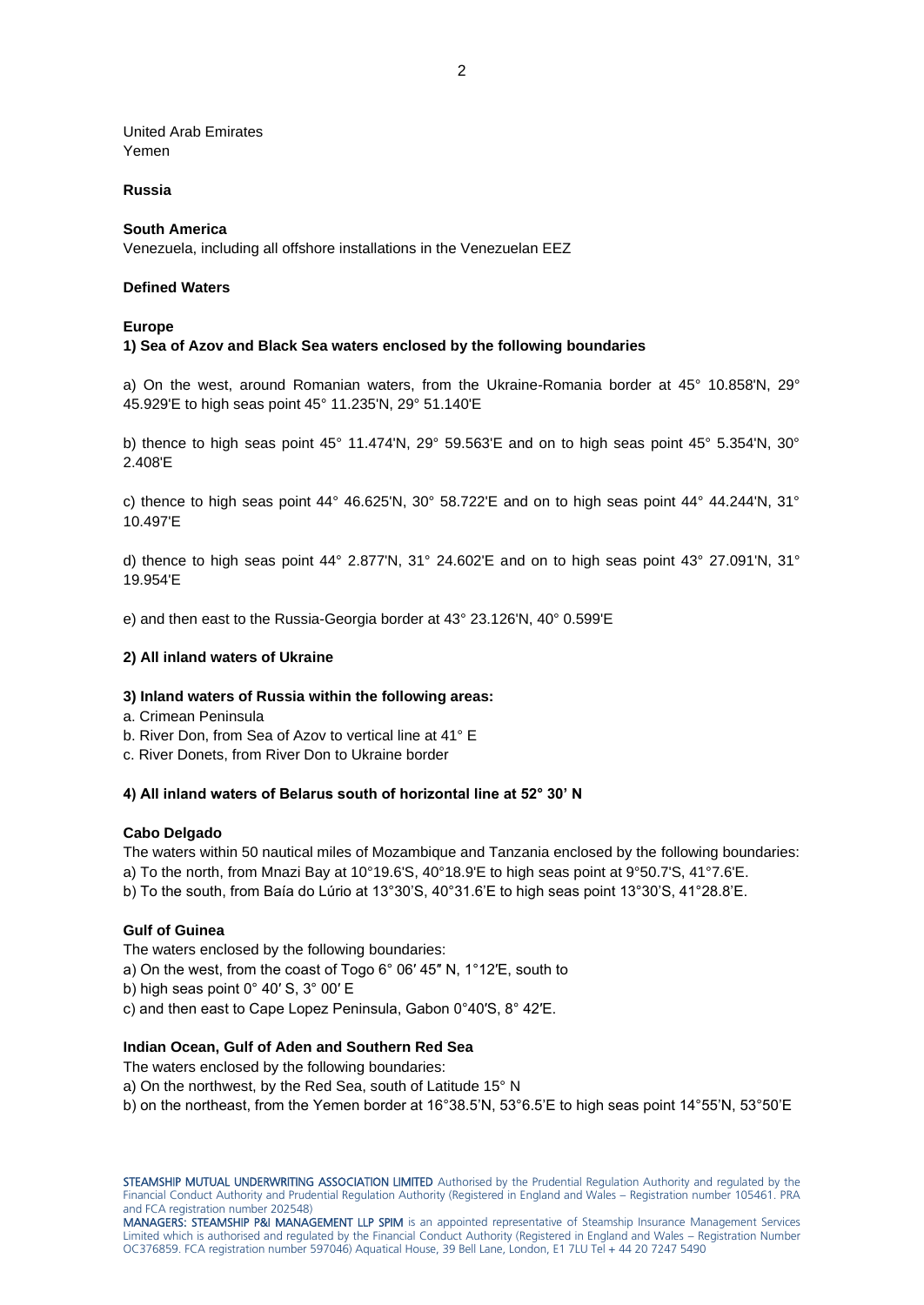c) on the east, by a line from high seas point 14°55'N, 53°50'E to high seas point 10°48'N, 60°15'E, thence to high seas point 6°45'S, 48°45'E

d) and on the southwest, by the Somalia border at 1°40'S, 41°34'E, to high seas point 6°45'S, 48°45'E

excepting coastal waters of adjoining territories up to 12 nautical miles offshore unless otherwise provided.

#### **Persian or Arabian Gulf**

Persian or Arabian Gulf and adjacent waters including the Gulf of Oman and waters west of the line from Oman's territorial limit off Cape al-Ḥadd at 22°42.5'N, 59°54.5'E northeast to the Iran-Pakistan border at 25°10.5'N, 61°37.5'E

excepting coastal waters of adjoining territories up to 12 nautical miles offshore unless otherwise provided.

#### **Definitions**

**Named Countries** shall include their coastal waters up to 12 nautical miles offshore, unless specifically varied above.

**Named Ports** shall include all facilities/terminals within areas controlled by the relevant port authority/ies (or as may be more precisely defined by Insurers) including offshore terminals/facilities, and all waters within 12 nautical miles of such but not exceeding 12 nautical miles offshore unless specifically stated.

**Notice** must be given to the Association before an Entered Ship proceeds into an Additional Premium Area. The Association will endeavour to provide indications of Additional Premium levels at any time but firm quotations will not normally be available until the Entered Ship is within 48 hours of arrival into the Additional Premium Area or 24 hours in respect of the Europe Additional Premium Area.

Further, cover is reinstated with the inclusion of the following Notice of Cancellation clause:

# **Hull War, Strikes, Terrorism and Related Perils Notice of Cancellation Administration Clause**

Where Underwriters wish to give notice of cancellation (herein "Notice") for the purpose of amending the Listed Areas, it is agreed as follows:

- 1 The Notice shall be given by e-mail by the Leading Underwriter only to the Insured's broker on behalf of all Underwriters subscribing to this insurance.
- 2 The Notice shall identify the policy (by number / Unique Market Reference [UMR], principal Assured, and Interest insured) to which the Notice applies.
- 3 The Notice shall be 7 days but where the circumstances involve one of the five powers (China, France, Russia, United Kingdom, United States), the Notice shall be 72 hours.
- 4 The period of Notice shall commence one working day from midnight on the day of issue to enable the broker to transmit the Notice to the Assured(s), mortgagee(s) and other parties to whom the broker has an obligation to transmit the Notice.
	- 4.1 where the insurance covers both (a) War Risks and (b) marine and/or other non-war risks, the Notice shall only apply to the cover for War Risks;